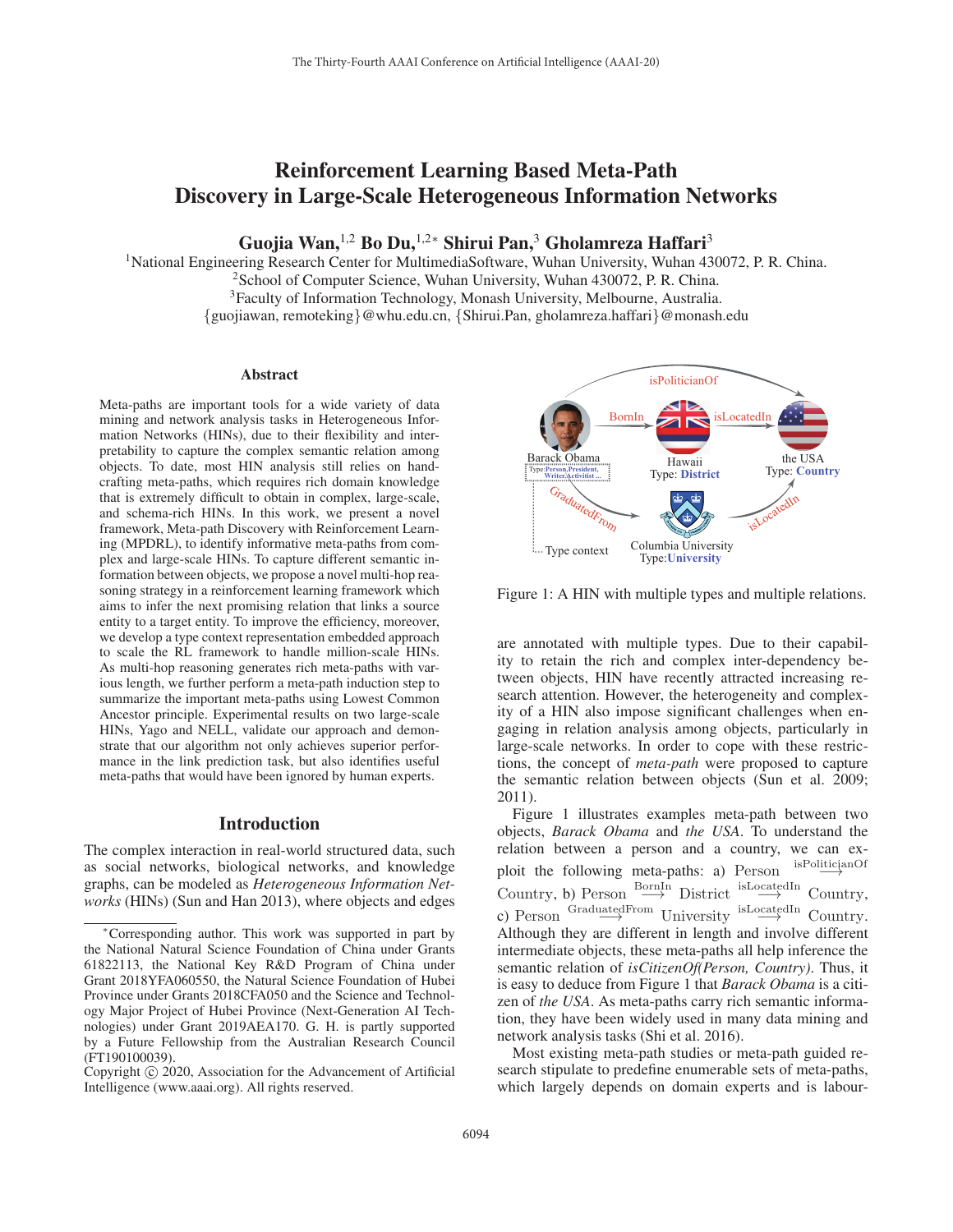intensive, as finding interesting meta-paths in HINs is very challenging. In general, this can be considered as a search problem (Lao and Cohen 2010). More specifically, given a type set  $T$ , a relation set  $\mathcal{R}$ , and a fixed length l, the possible The meta-paths are in the search space of size  $|T| \times (|T| \times |\mathcal{R}|)^l$ .<br>Such a huge space can result in combinatorial explosion Such a huge space can result in combinatorial explosion as the scale of  $|T|$ ,  $|R|$  and l increase. Most existing approaches based on human-defined meta-paths are feasible only on schema-simple HINs, e.g. DBLP (Ley 2002). Once the schema of a HIN is large and complex, it is infeasible to predefine sufficient meta-paths, particularly long ones, leading to degenerated performance in many HIN analysis tasks. Therefore, it is imperative to develop an appropriate strategy to discover meaningful meta-paths, which remains a challenge in this area.

Some previous research has aimed to automatically discover meta-paths. Graph traversal methods, such as breadthfirst search (BFS) (Kong et al. 2012), A\* algorithm (Zhu et al. 2018), have been used to find the shortest path in a schema-simple HIN. But they are hard to deal with a complex and large-scale HIN. Meng et al. (2015) proposed a greedy algorithm named *FSPG* to discover the most relevant meta-paths iteratively. However, *FSPG* operates in a fully discrete space, which makes it difficult to evaluate and compare similar objects and relations in a HIN.

Recently, multi-hop reasoning (Shen et al. 2018; Xiong, Hoang, and Wang 2017), has emerged as a promising approach in inferring paths linking two objects in a knowledge graph that also considered as a type of semantic rich HIN. This approach involves sampling the most promising relation (edge) to extend a path from a source node to a target node. However, this approach has the following limitations: 1) it is not an end-to-end reasoning approach and it heavily relies on the precomputed entity embedding, which is typically learned by a translation-based embedding method (e.g., TransE (Bordes et al. 2013)), so that the reasoning state can be represented in a continuous space and be used in a reinforcement learning (RL) agent. Employing an embedding learning approach before reasoning is not only timeconsuming but also increases memory consumption, hindering its ability to handle million-scale HINs. 2) These algorithms generate only bare paths linking two objects, without meta-path induction (summarization) for downstream tasks such as link prediction. 3) These approaches ignore different type information in an entity, which however is very important, and can provide rich interpretation of the relationships among objects in HINs.

Based on the above observations, we here propose a novel reinforcement learning framework to automatically mine interesting meta-paths from large-scale HINs, named as Metapath Discovery with Reinforcement Learning (MPDRL). Our goal is to employ a reinforcement learning agent to infer the most meaningful paths from a source object to a target object and then to perform a further meta-path induction step to summarize the meta-paths from a large number of generated paths. Our approach has three desirable properties. First, our reasoning framework requires no pre-training and other supervision or fine-tuning information over prior knowledge. Second, the proposed approach has the builtin flexibility to consider interpretable meta-paths of varying lengths, which is important for inferring long-range metapaths. Third, the agent can identify diverse objects by their type context, allowing the system to be run successfully on million-scale HINs. Our approach is applied on two HINs with complex schema, Yago and NELL, and has yielded rich meta-paths by the agent's multi-hop reasoning. Moreover, the experimental results of link prediction demonstrate that our approach out-performs the compared approaches.

Our contribution are three-fold:

- We present an RL-based framework,  $MPDRL<sup>1</sup>$ , to mine meta-paths from large-scale complex Heterogeneous Information Networks without the need of human effort.
- We propose type context representation embedded approach in our RL approach, and design a policy network to memorize or forget historical state, allowing our proposed algorithm to easily handle million-scale HINs.
- We conduct the link prediction task based on extracted meta-paths on two large-scale and complex HINs, Yago and NELL. Experimental results demonstrated that our algorithm not only reveals the synonymous meta-paths, but also outperforms approaches employing meta-paths designed by human experts.

# Related work

Meta-path guided approaches To analyze and perform data mining tasks in HINs, Sun et al. (2009; 2011) proposed the concept of meta-paths to capture semantic information and express complex relevance of two objects. Subsequently, a number of papers have been published that involve meta-paths in many data mining tasks in HINs, such as similarity measurement (Sun et al. 2011; Wang et al. 2016), link prediction (Shi et al. 2014; Cao, Kong, and Philip 2014), representation learning (Dong, Chawla, and Swami 2017; Cao, Kong, and Philip 2014), and so on.

Discovery meta-paths in HINs Many meta-path guided approaches suffer from a major drawback, i.e., they require domain experts to manually predefine a series of meta-paths. Lao and Cohen (2010) proposed a method based on random walk to discover and leverage meta-paths of labeled relational networks within a fixed length  $l$ . However,  $l$  is hard to set, as it varies among different datasets. A recent study by Meng et al. (2015) developed a greedy algorithm named *FSPG* to discover the most relevant meta-paths, further developing a *Greedytree* data structure to find meta-paths iteratively. Yang et al. (2018) pointed out that the path-finding process is a combination problem. Thus, they proposed a similarity measurement model that can predefine meta-paths by reinforcement learning. However, this approach is only effective on schema-simple HINs. Shi and Weninger (2014) discussed meta-path discovery at various levels of typegranularity in a large complex HIN and proposed a general framework to mine meta-paths from complex HINs using adaptations from classical knowledge discovery techniques. Multi-hop reasoning in graphs Many multi-hop reasoning approaches (Lao, Mitchell, and Cohen 2011) based on ran-

<sup>1</sup> https://github.com/mxz12119/MPDRL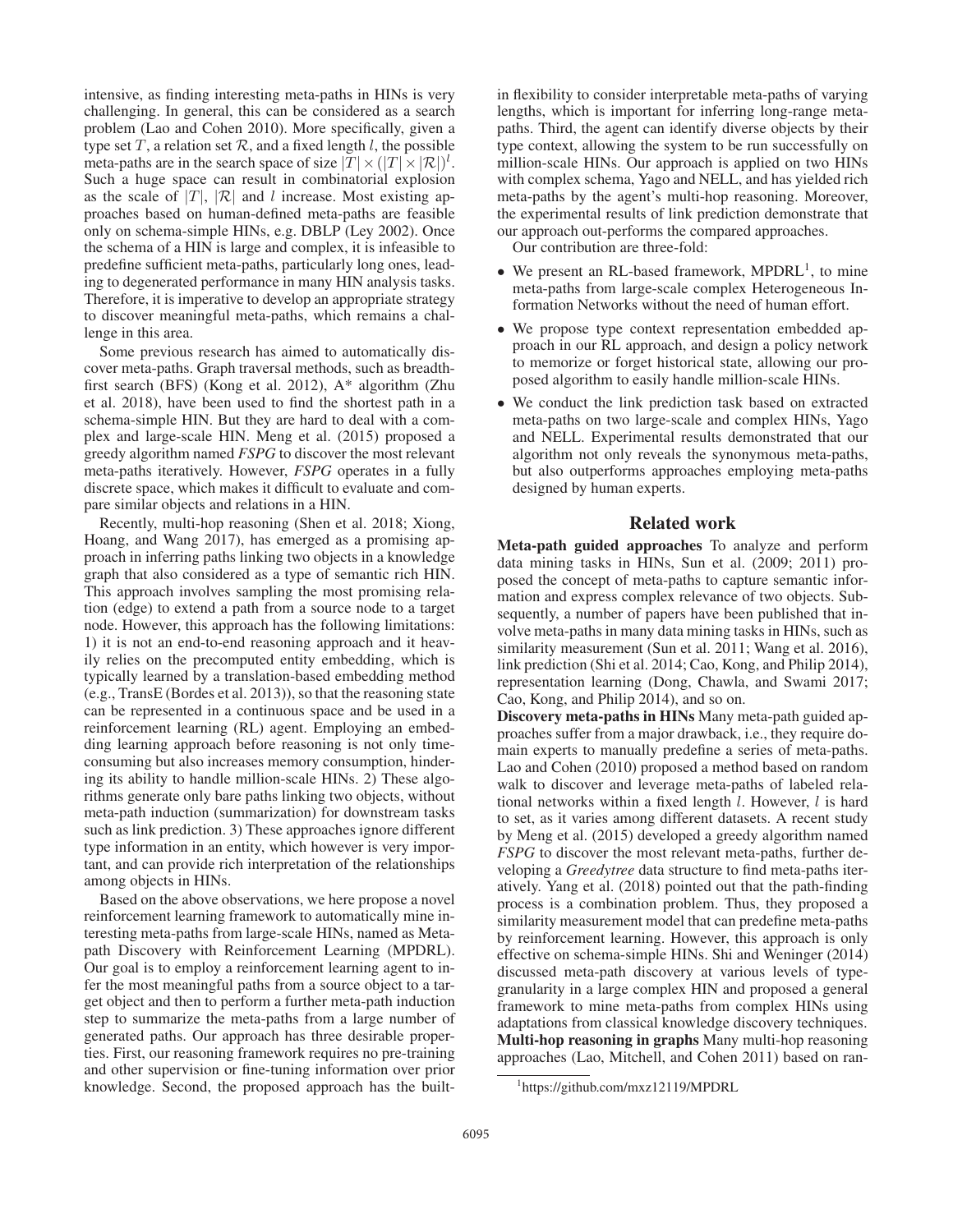dom walk have been proposed to capture more complex reasoning patterns in a knowledge base. However, the reasoning paths gathered by performing random walks are independent of the type of objects. Recently, deep reinforcement learning has achieved great success in many artificial intelligence problems (Mnih et al. 2015). Deep reinforcement learning allows a policy function to be learned from graph-based data for multi-hop reasoning. Xiong et al. (2017) investigated the multi-hop reasoning with RL on knowledge bases. However, it also ignores the types of objects. Das et al. (2018) and Shen et al. (2018) further studied reinforcement learning for knowledge base completion.

# Definitions and annotations

Definition 1 (Heterogeneous Information Network) *A*

*HIN is an information network with multiple types of nodes and edges, which defined as a graph*  $G = (\mathcal{V}, E)$ *.* V *denotes an object set with a type mapping function:*  $\phi : V \to T$ , *where* T *denotes a type set.* E *denotes an edge set with a relation mapping function:* $\varphi : E \to \mathcal{R}$ , where  $\mathcal R$  *is a relation set.* A node denotes to an object  $v \in V$ . An edge *describes the relation*  $r \in \mathcal{R}$  *between two objects.* 

Example: Figure 1 illustrates a HIN, including T={*Person*, *President*, *Writer*, *Activist*, *University*, *District*, *Country*}, <sup>R</sup> ={*isPoliticianOf*, *BornIn*, *isLocatedIn*, *GraduatedFrom*}.

Definition 2 (Meta-path) *Given a HIN* <sup>G</sup>*, a meta-path* Ω *is defined as a sequence in the form of*  $\omega_1 \xrightarrow{r_1} \omega_2 \xrightarrow{r_2} \cdots \xrightarrow{r_n}$  $\omega_{n+1}$ *, where*  $\omega_i$  *denotes the type of the object,*  $\omega_i \in T$ *, and*  $r_i \in \mathcal{R}$  *denotes the relation.* 

**Example:** From the path instance<br> $\frac{1}{2}$  is politician Of the USA we can derive Barack Obama  $\overset{\text{isPoliticianOf}}{\longrightarrow}$  the USA, we can derive the meta-path: Person  $\xrightarrow{\text{isPoliticianOf}}$  Country. A meta-path can measure the closeness between objects and quide can measure the closeness between objects and guide modeling the similarity computation.

#### Methodology

Overview of MPDRL A schematic overview of our proposed approach is presented in Figure 2. MPDRL aims to discover meta-paths from a HIN via multi-hop reasoning between objects; this process consists of two steps.

- Multi-hop Reasoning with RL for Path Instance Generation: The RL agent carries out multi-hop reasoning and generates various path instances. The agent starts at the source objects, *Obama* and *Trump*. It then observes the current state and decides to move to the next object that has the highest probability of reaching the target object via the policy network. The agent alternates between such observation and movement until reaching the target object or the maximum length, thus generating a trajectory. The trajectory of an episode is a path instance for the topic *isCitizenOf*. The reasoning process can be formalized as a Markov Decision Process (MDP), and the agent can be trained by reinforcement algorithms.
- Meta-path Induction from Path Instances: We further refine and summarize these path instances by searching

|  | Table 1: Annotation table |  |
|--|---------------------------|--|
|  |                           |  |

| <b>Symbol</b>                                                                   | raone 1, 7 minouation taone<br><b>Meaning</b> | <b>Symbol</b>     | $\overline{\mathbf{M}}$ eaning |  |  |
|---------------------------------------------------------------------------------|-----------------------------------------------|-------------------|--------------------------------|--|--|
|                                                                                 | Object set                                    | $\upsilon$        | Object                         |  |  |
| R                                                                               | <b>Relation</b> set                           | $\boldsymbol{r}$  | Relation                       |  |  |
| $\overline{T}$                                                                  | Type set                                      | $\omega$          | Type                           |  |  |
| $v_0$                                                                           | Source object                                 | $v_d$             | Target object                  |  |  |
| G                                                                               | <b>HIN</b>                                    | E                 | Edge set                       |  |  |
| $\overline{S}$                                                                  | State set                                     | $\mathcal{S}_{0}$ | <b>State</b>                   |  |  |
| ${\cal A}$                                                                      | Action set                                    | $\boldsymbol{a}$  | Action                         |  |  |
| $\boldsymbol{R}$                                                                | Reward                                        | $\gamma$          | Reward factor                  |  |  |
| $\pi$                                                                           | Policy function                               | $\theta$          | Parameters                     |  |  |
| $\tau$                                                                          | Agent trajectory                              | $h_t$             | History vector                 |  |  |
| z                                                                               | Update gate                                   | q                 | Reset gate                     |  |  |
| $\circ$                                                                         | Hadamard product                              |                   | Full-connected layer           |  |  |
| $\sigma$                                                                        | Sigmoid function                              | G                 | <b>DAG</b>                     |  |  |
|                                                                                 | Maximum length                                | Ω                 | Meta-path                      |  |  |
| We denote a vector using a bold letter, e.g. $\bf{v}$ corresponding to $\bf{v}$ |                                               |                   |                                |  |  |

for the Lowest Common Ancestor (LCA) in type directed acyclic graph (DAG) so as to generate various meta-paths.

# Multi-hop Reasoning with RL for Path Instance Generation

In the below, we describe in detail our multi-hop reasoning approach with reinforcement learning.

Reinforcement learning architecture in HINs Reinforcement learning follows a Markov Decision Process (MDP) formulation, which an agent learns from the interactions with the environment derived from a HIN through sequential exploration and exploitation. In a HIN, we formalize RL with the quartuple  $(S, A, P, R)$ , whose elements are elaborated below.

**States**. The state  $s_i$  at step i is defined as a tuple  $(v_{i-1}, r_i, v_i, v_d)$ , where  $v_i \in V$  is the current object,  $v_{i-1}$  is the last object,  $r_i$  denotes the relation between  $v_i$  and  $v_{i-1}$ , and  $v_d$  is the target object.  $s_i \in S$ , where the state space S consists of all valid combination in  $V \times \mathcal{R} \times V \times V$ . Given a path-finding pair  $(v_0, v_d)$ , the starting state is represented as ('ST', 'ST<sup>'</sup>,  $v_0, v_d$ ), where a start state indicator 'ST' was<br>added to indicate the initial state of the agent. The terminal added to indicate the initial state of the agent. The terminal state is  $(v_{t-1}, r_t, v_d, v_d)$ . Each state captures the agent's position in the HIN. After taking an action, the agent will move to the next state.

Actions. The action space  $A_{s_i}$  for a state  $s_i$  =  $(v_i, r_{i+1}, v_{i+1}, v_d)$  is the set of outgoing edges of the current object  $v_i$  in the HIN, where  $A_{s_i} = \{(r, v) | (v_i, r, v) \in$  $G, v \notin \{v_0, v_1, \dots, v_d\}$ . Beginning with the source object  $v_0$ , the agent uses the policy network to predict the most promising path, then extends its path at each step until it reaches the target object  $v_d$ .

**Transition.** The transition  $P$  is the state transition probability used to identify the probability distribution of the next state, which is defined as a map function:  $\mathcal{P}: \mathcal{S} \times \mathcal{A} \rightarrow \mathcal{S}$ . The policy network encodes the current state to output a probability distribution  $\mathcal{P}(s_{i+1}|s_i, a_i)$ , where  $a_i \in \mathcal{A}_{s_i}$ . In our RL framework, the transition strategy involves selecting the action with maximum probability in  $A_{s_i}$ .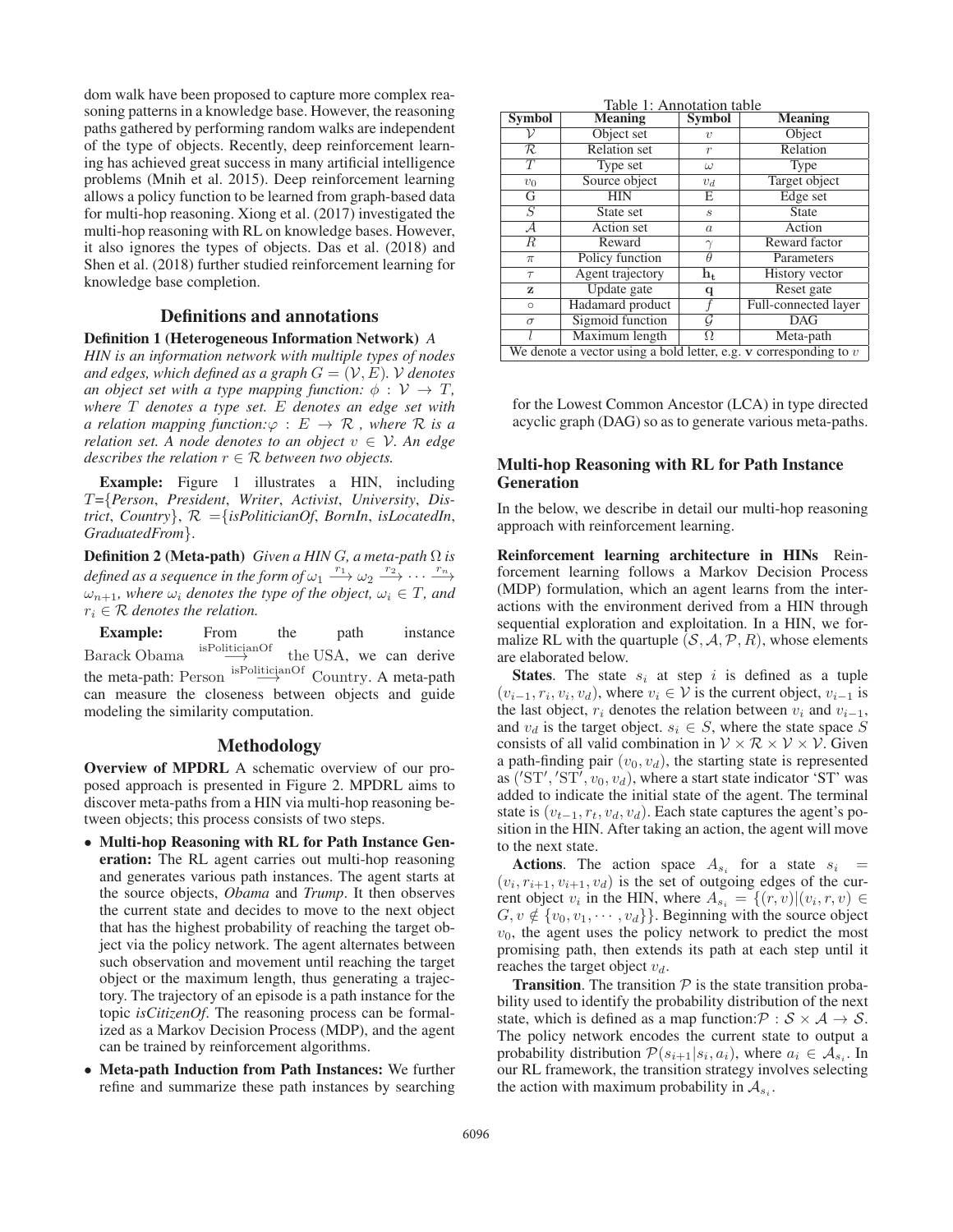

Figure 2: Overview of MPDRL. MPDRL consists of two step: 1)Multi-hop reasoning with RL for path instance generation in the HIN, 2) Meta-path induction from path instances. The left gray box is the architecture of our policy network.

**Rewards.** Given a pair  $(v_0, v_d)$ , if the agent reaches the target object, i.e.  $v_i = v_d$ , the agent's trajectory is labeled as a successful finding. The reward for each hop is defined as follows:

$$
R(\tau_i) = \begin{cases} 1 \cdot \gamma^i, & v_i = v_d \\ 0, & \text{otherwise} \end{cases}, \tag{1}
$$

where  $\gamma > 0$  is the reward factor and  $\tau_i$  is the *i*-th step of the trajectory. The reward factor is made flexible to control the trade-off between the long-term and short-term reward feedback. If  $\gamma$  < 1, the agent is likely to pick a short findingpath. If  $\gamma > 1$ , the agent will prefer a longer path.

It should be noted here that the positive rewards usually suffer from the sparsity problem, being received only reaching at the end of the correct object. To tackle this reward sparsity issue, we augment another action option, marked as 'OP', i.e.  $A_{s_i} \leftarrow A_{s_i} \cup \{'OP'\}$ . 'OP' means that the agent fails to reach the correct object, as a result it stops and receives a negative reward. This is especially helpful for preventing the agent from getting stuck in intermediate states, thereby accelerating convergence of the training.

Policy network Due to the large search space in the complex HIN, we design a model-free policy network  $\pi(s, A)$  =  $P(a|s; \theta)$  based on deep learning to model the RL agent in a continuous space, where  $\theta$  is the neural network parameter. Considering that the agent need to do sequential decision making, we introduce a history vector  $h_t$  to keep history information in order to better guide the agent. Given a trajectory  $\tau$  at step t, the history vector is determined by the last history  $h_{t-1}$  and the last state  $s_{t-1}$ , where  $\mathbf{s}_{\mathbf{t}-\mathbf{1}} = [\mathbf{v}_{\mathbf{t}-\mathbf{1}}; \mathbf{r}_{\mathbf{t}-\mathbf{1}}; \mathbf{v}_{\mathbf{d}}],$  while  $\mathbf{v}, \mathbf{r} \in \mathbb{R}^d$ ,

$$
\mathbf{h}_t = H(\mathbf{h}_{t-1}, \mathbf{s}_{t-1}).
$$
\n(2)

Note that Eq. (2) is a recursive formula. To encode the history vector, we introduce a gating mechanism which is similar to GRU (Cho et al. 2014) shown in Figure 2 to control the memorization or forgetting of the history information .  $H$  is defined as follows,

$$
\mathbf{z}_{t} = f_{z}(\mathbf{s}_{t-1}, \mathbf{h}_{t-1})
$$
\n
$$
\mathbf{q}_{t} = f_{q}(\mathbf{s}_{t-1}, \mathbf{h}_{t-1})
$$
\n
$$
\widetilde{\mathbf{h}}_{t} = f_{h}(\mathbf{s}_{t-1}, \mathbf{h}_{t-1} \circ \mathbf{z}_{t})
$$
\n
$$
\mathbf{h}_{t} = \mathbf{q} \circ \widetilde{\mathbf{h}}_{t} + (1 - \mathbf{q}) \circ \mathbf{h}_{t-1},
$$
\n(3)

where  $z_t \in \mathbb{R}^d$  is the update gate,  $q_t \in \mathbb{R}^d$  is the reset gate,  $\circ$  is the Hadamard product,  $\mathbf{h}_t$  denotes the hidden layer,  $\left[\cdot\right]$  denotes the concatenation operation, and  $f$  is the full-connected layer with an activation function. Based on the GRU-like recurrent cell architecture, the history vector is updated according to the agents movement dynamics. Moreover, unlike the classic GRU cell, which uses  $h_t$  to predict y, we find that **h<sup>t</sup>** works better in the HIN environment. Therefore, the distribution of  $y$ , i.e. all possible actions, is defined as follows,

$$
\mathbf{a} = \text{softmax}(\text{RELU}(\mathbf{W}_{\mathbf{U}}\widetilde{\mathbf{h}}_{\mathbf{t}} + \mathbf{W}_{\mathbf{v}}\mathbf{s}_{\mathbf{t}-1} + \mathbf{b})), \quad (4)
$$

where  $\mathbf{a} \in \mathbb{R}^{|\mathcal{A}|}$  denotes the probability distribution for all actions. As a result, the agent picks the action with the maximum probability then moves to the next state.

Type context learning for object representation Due to the large scale and complicated semantic context of the objects in HINs, it is challenging to model each object in the states. One solution is to use pre-training embeddings or content information to represent objects and relations. However, before obtaining the pre-training, most embedding learning approaches in HINs still require well-defined metapaths (Fu, Lee, and Lei 2017). The other issue would be to initialize the objects and relations with a finite dimensional vector. However, it vastly increase the required memory storage when the number of objects is million-scale.

Generally, an object is associated with a type set, e.g. *Obama*:{Writer, President, Activist, Person} , *Trump*:{President, Businessman, Person}, while *Obama* is the type-sibling of *Trump* because they share the same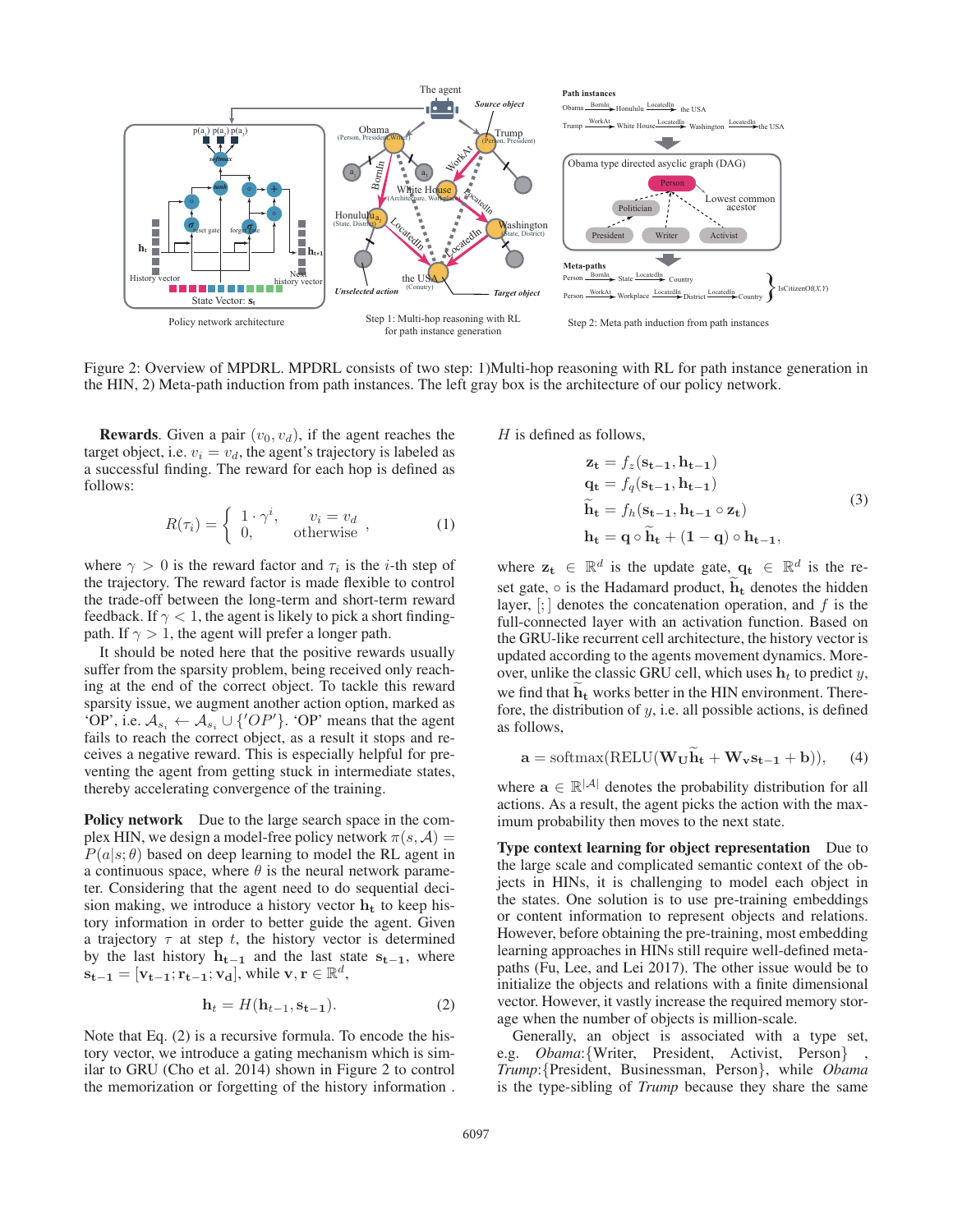type *President*. The type information not only explicitly expresses the context of an object in a HIN, but also reveals the inner relevance among objects. Therefore, learning type context allows the agent to efficiently identify the context of an object in a HIN. Some recent works have placed the type information into knowledge graphs or information networks and thereby achieved improved results in experiments (Xie, Liu, and Sun 2016). Based on this observation, we propose a simple but effective approach to modeling objects in states, which contributes to enables our RL approach to deal with large-scale HINs. For an object v with a type set  $T_v \subset T$ , the type context representation of **v** is defined as follows,

$$
\mathbf{v} = \frac{1}{|T_v|} \sum_{\omega_i \in T_v} \omega_i,
$$
 (5)

where  $\omega_i \in \mathbb{R}^d$  is the *i*-th type vector in  $T_v$ . To summarize, the position of an object is determined by its type context.

#### Meta-path Induction from Path Instances

In this section, we discuss how to generate meta-paths from a path instance. The proposed RL approach can train an agent capable of multi-hop reasoning to automatically pick path instances between object pairs  $(v_0, v_d)$ . A path instance, i.e. a trajectory, is in the form  $v_1 \xrightarrow{r_1} v_2 \xrightarrow{r_2} \cdots \xrightarrow{r_n}$  $v_{n+1}$ . The previous works assume that the objects in a HIN only are only of one type (Shi and Weninger 2014). As a result, the meta-paths are generated via simple replacement. However, in a large-scale HIN, an object normally has multiple types. Therefore, simple replacement will bring about a number of low-relevance meta-paths.

Consequently, the reduction of the type set is necessary for assigning a type to an object. Generally, the type structure in a HIN is organized in the form of a directed acyclic graph (DAG)  $G_T = (T, E)$ , where T is a set including whole types, while E denotes the directed link between two types. The edges of the DAG are assumed to point from parents to children, e.g. the type *president* is the subordinate type of *people*. Step 2 in Figure 2 shows a toy example of a type DAG. To assign a type to an object that is associated with a type set  $T_v$ , we choose the Lowest Common Ancestors (LCA) of  $\mathcal{G}_{T_{\alpha}}$ . Specifically, we employ a naive LCA algorithm in (Bender et al. 2005) to find nearest types that close to root type so as to obtain the key types.

In the naive LCA algorithm, it first traverses the DAG in a breadth-first manner and assigns depth to every node, then simply walks up the DAG to find the ancestors of the queried nodes, from which it chooses the node of greatest depth. The input of the naive LCA is a DAG  $\mathcal{G}_{T_v}$ , while the output is a set containing several key types. Finally, we can identify meta-paths through identifying all valid combinations among the output types and relations.

#### Optimization and training

The objective function of the policy network is to maximize the expectation of long-term accumulated rewards,

$$
J(\theta) = \mathbb{E}_{\tau \sim p_{\theta}(\tau)}[R(\tau)],\tag{6}
$$

where  $\tau$  denotes an N-length trajectory generated from the underlying distribution  $p_{\theta}(\tau)$ , while  $R(\tau)$  is the reward function for  $\tau$ . To optimize the above objective function, we use the policy gradient to maximize  $J(\theta)$ . The gradient of  $J(\theta)$  is as follows,

$$
\frac{\partial J(\theta)}{\partial \theta} = \mathbb{E}_{\tau \sim p_{\theta}(\tau)} [(\frac{\partial}{\partial \theta} \log p_{\theta}(\tau)) R(\tau)]
$$
  
=  $\mathbb{E}_{\tau \sim p_{\theta}(\tau)} [(\sum_{i=1}^{N} \frac{\partial}{\partial \theta} \log \pi_{\theta}(a_{i}|s_{i-1}, a_{i-1})) R(\tau)],$  (7)

where  $p_{\theta}(\tau)$  can be decomposed to the process of  $\pi_{\theta}(a_i|s_{i-1}, a_{i-1})$ . In order to estimate the  $\pi_{\theta}$ , moreover, we can compute an approximation of  $J(\theta)$  by averaging the accumulated rewards on a series of trajectories generated from the interaction between the agent and the environment by *REINFORCE* (Williams 1992),

$$
\frac{\partial J(\theta)}{\partial \theta} \approx \frac{1}{K} \sum_{j=1}^{K} \left[ \sum_{\tau^{j}, i=1}^{N^{j}} \frac{\partial}{\partial \theta} \log \pi_{\theta}(a_{i}^{j} | s_{i-1}^{j}, a_{i-1}^{j}) \gamma^{i} \right].
$$
 (8)

To improve the training efficiency, we limit the maximum length of a trajectory to  $l$ . When the agent reaches  $l$ , the finding process is stopped and a negative reward is returned. We employ *ADAM Optimizer* (Kingma and Ba 2014) to optimize the policy network. The parameter  $\theta$  is updated every  $k$  episodes.

## Experiments

#### Experimental settings

For the purpose of validating the efficiency and effectiveness of our approach MPDRL, we perform link prediction based on the generated meta-paths. Link prediction provides us with a measurable and objective way of evaluating our discovered meta-paths (Meng et al. 2015).

Datasets We perform experiments on two online HINs as well as knowledge bases, Yago and (Suchanek, Kasneci, and Weikum 2007) and NELL (Mitchell et al. 2018), which contain more complex type mapping and relation mapping comparing to schema-simple HINs.

- Yago is a large-scale knowledge base derived from Wikidata, WordNet, and GeoNames (Suchanek, Kasneci, and Weikum 2007). We here use the 'CORE facts' portion of Yago<sup>2</sup>, which consists of 12 million facts, 4 million entities, 0.8 million types, and 38 relations.
- NELL is a knowledge base that extracted from the Web text of more than one billion documents. We here use the 1,115-th dump of NELL<sup>3</sup>, which consists of 2.7 million facts, 2 million entities, 758 types, and 833 relations. We then remove the triples with the relation *generalizations* as this relation describes redundant object type information that is already included.

<sup>&</sup>lt;sup>2</sup>https://www.mpi-inf.mpg.de/departments/databases-andinformation-systems/research/yago-naga/yago/downloads/

<sup>3</sup> http://rtw.ml.cmu.edu/rtw/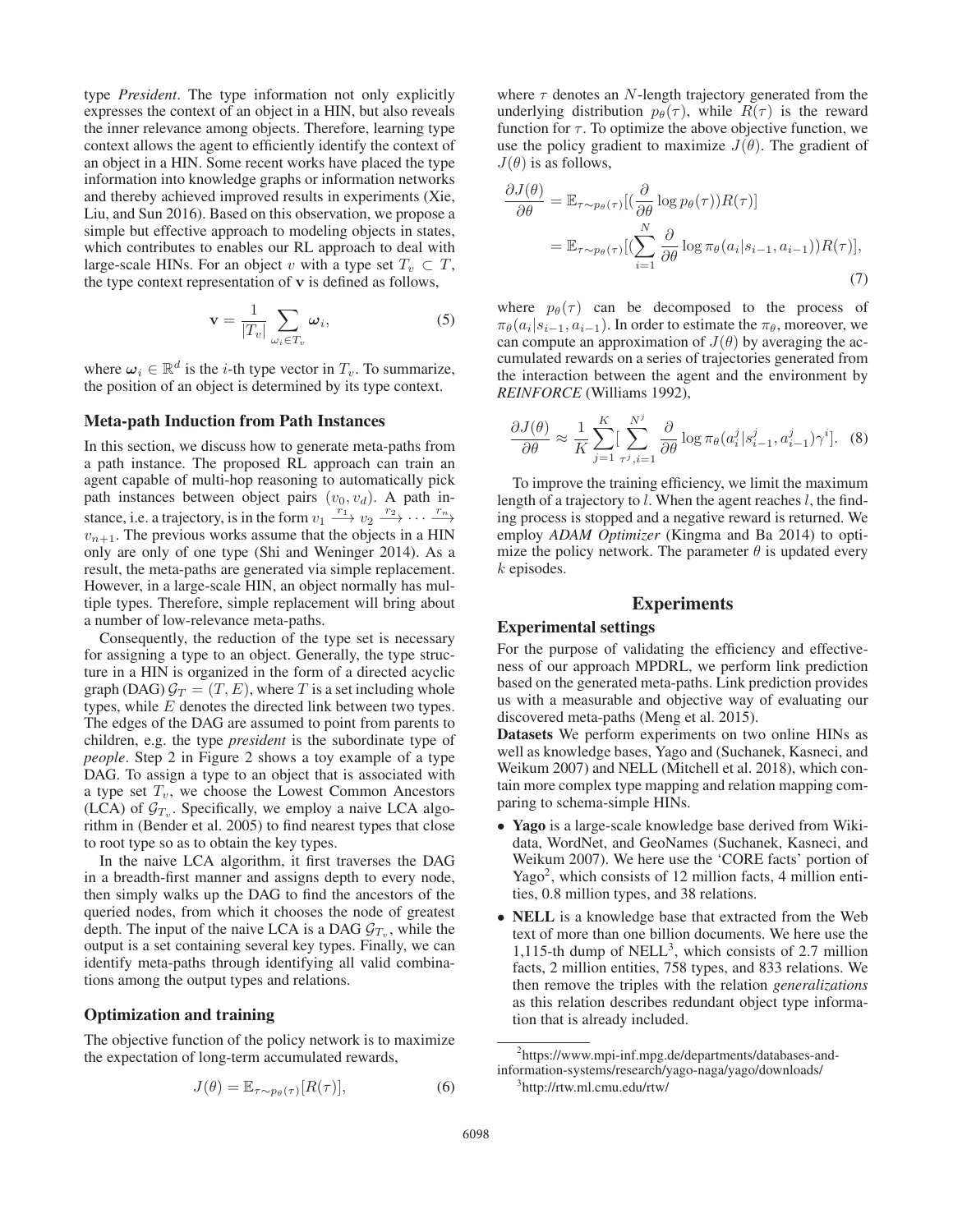

Figure 3: ROC and AUC for link prediction on six topics: a)isCitizenOf(Yago), b) DiedIn(Yago), c) GraduatedFrom(Yago), d) WorksFor(NELL), e)CompetesWith(NELL), f) PlaysAgainst(NELL).

Baselines: *HeteSim* (Shi et al. 2014; 2012), *FSPG* (Meng et al. 2015), *PCRW* (Lao and Cohen 2010), *AutoPath* (Yang et al. 2018), *DeepWalk* (Perozzi, Al-Rfou, and Skiena 2014), *Metapath2vec* (Dong, Chawla, and Swami 2017), *DeepPath* (Xiong, Hoang, and Wang 2017).

Note that the embedding-based approaches, i.e. *DeepWalk* and *Metapath2vec*, output object vectors. For performing link prediction on a pair, we use Hadamard product of the two object embeddings as the input of the SVM classifier.

In the RL agent training stage, the key hyper-parameter settings are as follows: maximum length  $l$  is fixed to  $5$ , learning rate  $\alpha$  is 0.005, reward factor  $\gamma$  is 1.5, and update frequency  $k$  is 50. Vector dimension  $d$  is 100.

# Link prediction results

Three relations for each dataset, {*isCitizenOf, DiedIn, GraduatedFrom*} in Yago and {*WorksFor*, *CompetesWith*, *PlaysAgainst*} in NELL were evaluated for the link prediction task. For a certain relation task, e.g. *isCitizenOf*, we expect to obtain various meta-paths from the RL agent. The facts with such relation were removed from the HIN. A sample set including positive pairs and negative pairs was then constructed based on the removed facts. Positive pairs were directly derived from the removed facts. Each negative pair was generated by replacing the true target object  $v_d$  with a fake one  $v_d$  in each pair  $(v_0, v_d)$ , where  $v_d$  has the same<br>types as  $v_t$ . Finally we adopt a linear regression model (Lao types as  $v_d$ . Finally, we adopt a linear regression model (Lao and Cohen 2010) with  $L1$  regularization to perform link prediction using the binary meta-path features in order to predict whether the relation isCitizenOf( $v_\alpha, v_\beta$ ) exists for a

test pair  $(v_\alpha, v_\beta)$ . As for the binary meta-path feature, if a meta-path  $\Omega$  connects the pair  $(v_{\alpha}, v_{\beta})$ , the value of binary meta-path feature is 1 otherwise this value is 0.

The Receiver Operating Characteristic (ROC) curves and the Area under the curve (AUC) are presented in Figure 3. As the plots show, the classifiers trained by meta-paths generated using our approach exhibit superior performance in all six relations. Although the existing embedding-based methods, such as *DeepWalk* and *Metapath2Vec*, made significant progress on representation learning on HINs, we found that once the HIN becomes complex, the heterogeneity causes performance drop, as evidenced by *DeepWalk*. Moreover, the performance of *Metapath2Vec* is also hindered by the limited hand-crafting meta-paths. Additionally, when two objects are connected by a longer path, as in the case of *GraduatedFrom*, such models are worse. *FSPG*, as well as *AutoPath* considers various meta-paths generated by themselves and thus perform better than *PCRW* and *PCRW*, indicating that more effective meta-paths results in a better performance. Furthermore, the superior performance achieved by our RL agents demonstrates its ability to generates many effective meta-paths.

# Meta-paths Analysis

For each relation, the trained Linear regression with <sup>L</sup>1 regularization, also known as Lasso regression, can perform subset selection and return the coefficients of meta-paths. These coefficients imply the weight of meta-paths. As a result, we present the five most relevant meta-paths generated by our RL agent in Table 2 and 3. As the results show, our RL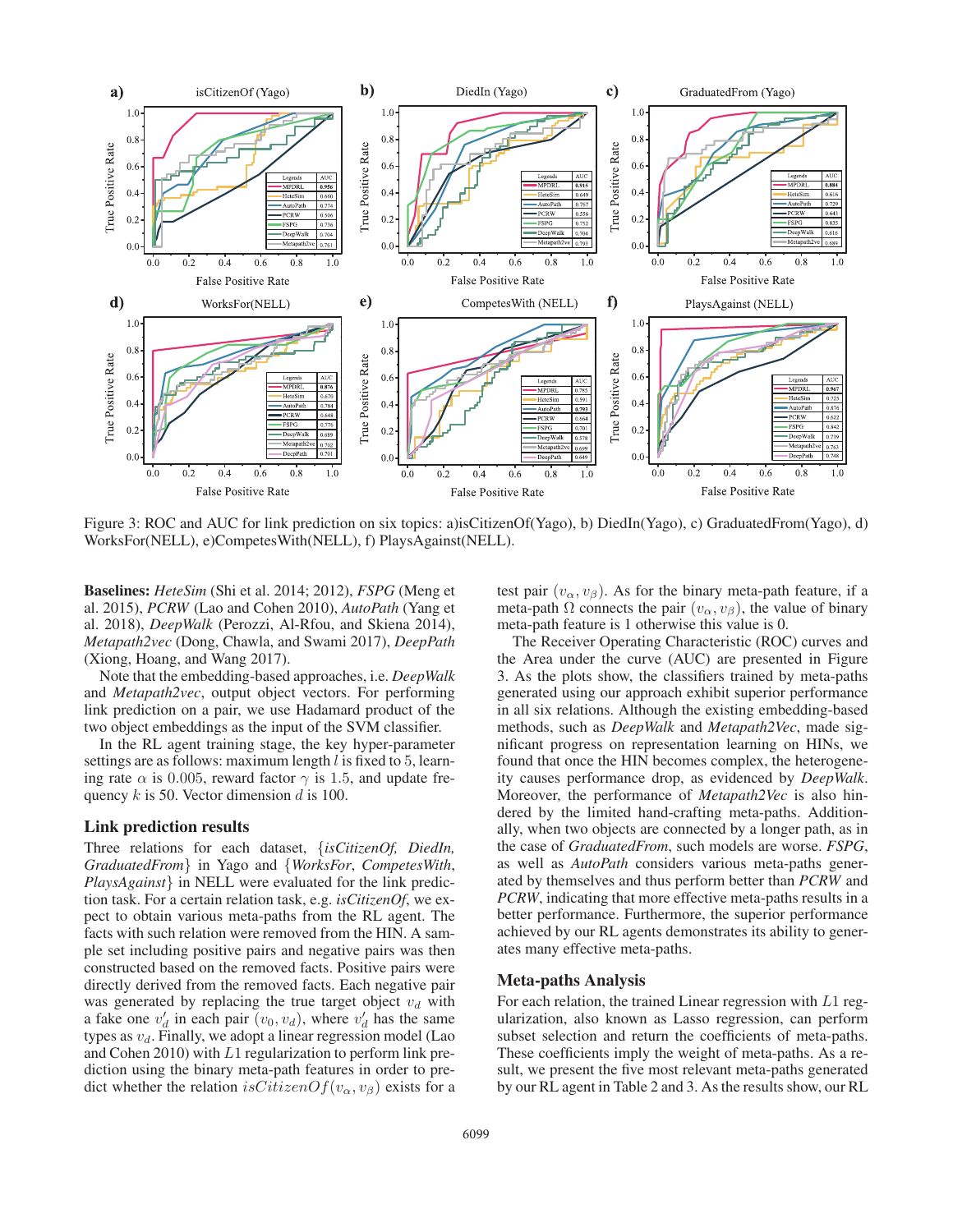| Relation                | Meta-path                                                        | Weight         |
|-------------------------|------------------------------------------------------------------|----------------|
| isCitizenOf<br>(Yago)   | Person Borln, Country<br>Person BorIn District LocatedIn Country | 0.561<br>0.232 |
|                         | Company HasOffice City HasCompany Company                        | 0.101          |
|                         | Person DiedIn<br>Country                                         | 0.060          |
|                         | Person PlaysFor Club LocatedIn Country                           | 0.045          |
| GraduatedFrom<br>(Yago) | Person WorksAt University                                        | 0.734          |
|                         | Person WorksAt Institution                                       | 0.112          |
|                         | Person Influences Person WorksAt University                      | 0.069          |
|                         | Person hasAcademicAdvisor Person WorksAt University              | 0.045          |
|                         | Person MarriedTo Person WorksAt University                       | 0.035          |
| CompetesWith<br>(NELL)  | Company HasOffice City                                           | 0.632          |
|                         | Company HeadQuarteredIn<br>City                                  | 0.180          |
|                         | Company HasOffice City HasCompany Company                        | 0.095          |
|                         | Company HeadQuarteredIn City LocatedIn City                      | 0.051          |
|                         | Company HasOffice City HasCompany Company LocatedIn City         | 0.041          |
| PlaysAgainst<br>(NELL)  | SportsTeam CompetesWith SportsTeam                               | 0.604          |
|                         | SportsTeam KnownAs SportsTeam                                    | 0.118          |
|                         | SportsTeam PlaysIn SportsTeam GameTeam SportsTeam                | 0.066          |
|                         | SportsTeam CompetesWith SportsTeam KnownAs SportsTeam            | 0.080          |
|                         | SportsTeam PlaysIn SportsLegue SubpartOf SportsTeam              | 0.013          |

Table 2: Example meta-paths found by our RL model from four topics in Yago and NELL.



Figure 4: RL model analysis: a) Episode versus success ratio. The raw data are marked by light color dot. The curves are obtained from applying an average filter on the corresponding raw data. Dash line means the models are free of type context learning (TCL) module. b) Average path length versus reward factor.

agent is able to find various meta-paths in a HIN. Taking the *isCitizenOf* relation as an example, the five meta-paths all obviously indicate the strong relevance between the 'Person' objects and 'Country' objects, indicating that our approach can automatically find various meta-paths without any handcrafting process.

Interesting Meta-path discovery by our method Existing hand-crafting methods may fail to induce meta-paths like  $\text{Person} \xrightarrow{\text{Influences}} \text{Person} \xrightarrow{\text{Worksat}}$ <br>strong indicator that a nerson is gr Person *interatives* Person <sup>WOLX34</sup> University, which is an strong indicator that a person is graduated from a university. Furthermore, our RL agent also find long-length meta-paths, such as the fifth meta-path of *CompetesWith* in NELL. Interestingly, we also found that our approach is capable of finding the hyponym relation. Taking *CompetesWith* as an example, the relation *HasOffice* that appears in the meta-path Company <sup>HasOffice</sup> City is a subordinate relation of *Head-*<br>*OuarteredIn QuarteredIn*.

### Effectiveness

As discussed above, the large search space is the major challenge for reasoning in a complex HIN. We deal with this problem by designing a reinforcement learning framework. To demonstrate the efficiency of our approach, we present the agent's average reasoning success ratio and average reward within ten episodes after different numbers of training episodes. As Figure 4a shows, under  $\gamma = 1.5$ , we can observe that the average reasoning success ratio of *WorksFor* tends to saturate after 300 episodes, and that of *isCitizenof* does so after 500 episodes. These results indicate that our RL agent can learn the reasoning path from a given pair  $(v_0, v_d)$ . Even if the agent has not seen the objects before, it still find a promising path.

Type context learning: Moreover, to facilitate the understanding of how the type context regulates our framework, we remove the type context representation module from our framework. Thereby, the object embeddings are initialized by a trainable embedding layer. As the green and yellow curves show, the increase of reasoning success rate without type context learning is slow, indicating a poor convergence in the training procedure. Thus, the performance gap reveals that type context learning is a key element of the superiority of our approach. The type context representation learns the type information in the HIN, meaning that the object representation can be rapidly and effective learned by sharing type representation.

**Reward factor**  $\gamma$ : To analyze how the reward factor  $\gamma$  influences the properties of our RL agent, we record the average reasoning path length versus reward factor during the inferring procedure. As Figure 4b shows, as the reward factor increases, the average reasoning path length rises as well, indicating  $\gamma$  flexibly controls the RL agent's exploration preference. Moreover, while a larger reward factor enables the agent to find longer paths, we also found that training becomes very slow when the reward factor  $< 0.8$ , resulting from gradient vanishing caused by the low reward feedback.

#### **Conclusions**

In this paper, we propose a RL framework that can automatically mine interesting meta-paths without any human supervision in large-scale Heterogeneous Information Networks. More specifically, we exploit the type context representation learning to scale up reinforcement learning to millionscale HINs. Unlike previous path-finding models that are operated in a discrete space, our approach allows the agent to operate multi-hop reasoning in a continuous space so as to control the distribution of the found meta-paths, thereby significantly reducing the size of large search space. These effective meta-paths can also be used in downstream HIN analysis tasks. We conducted the meta-paths mining on two HINs, Yago and NELL, yielding reasonable meta-paths on six topics. These meta-paths were further used to perform link prediction task to evaluate our model. The experimental results show that the classifiers trained by these meta-paths generally out-perform the other baselines.